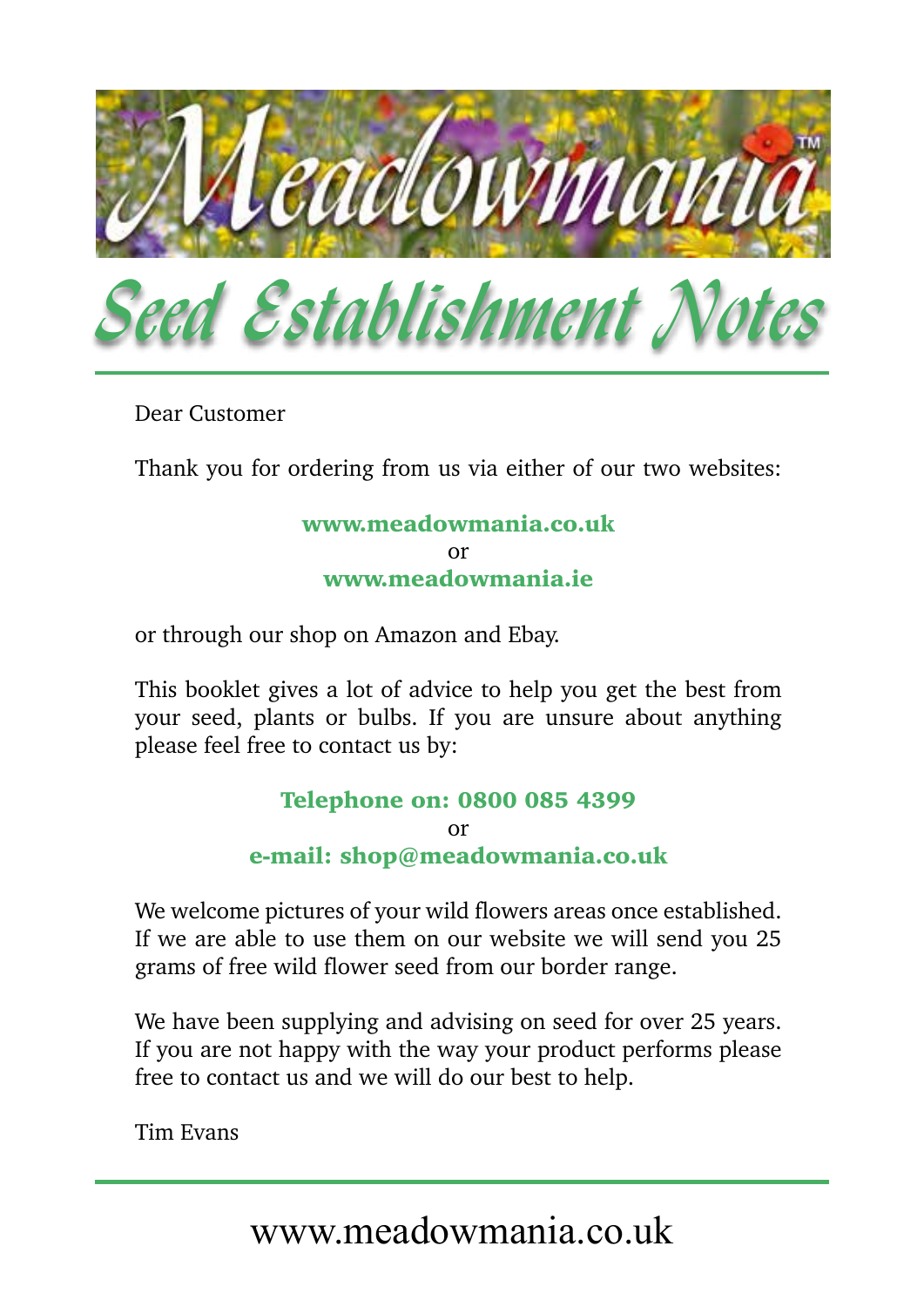# Contents

# Wild Flower Seed

# Seed Establishment Notes

MAS Seeds Limited, 14 Golding Avenue, Marlborough, Wiltshire, SN8 1TH.

Phone: 0800 085 4399 shop@meadowmania.co.uk www.meadowmania.co.uk

# **Contents**

Page 3/4 Establishment and Maintenance of a Wild Flower Meadow

Page 5 Planting Autumn and Spring Wild Flower Bulbs

> Page 6 Sowing Yellow Rattle

Page 7 Cornfield Annuals and Wild Flower Seed Mixes

Page 8 Sowing a Lawn Seed Mix

Page 9 Pasture Establishment Notes

Page 10 Hedging Establishment

Page 11 Establishing Plug Plants

#### WILD FLOWER MEADOWS

#### Notes on Establishment and Maintenance.

The following notes should cover the main points with regard to the establishment and maintenance of a wild flower meadow. The notes will be by no means a definitive answer to all problems.

#### ESTABLISHMENT

With the Wild Flower mixtures it is important to remember that they thrive best when on 'poor' soil. This is because on ground with reasonable fertility other grasses and weeds may grow too quickly and smother the mixture. In some case where people have been concerned about high fertility they have removed some of the topsoil first. This is unlikely to be necessary in most cases.

It is very important that the ground is prepared thoroughly. Once established both the grasses and wild flowers will be easy to maintain but they can take some time to get started. In particular you need to get rid of any invasive weeds like couch grass, docks, nettles and elder. It is, in some cases, worth looking at the ground nearby where you are sowing the seed. For example, if you plant next to a field full of docks they are going to reseed in your meadow.

You can dig the site over with a fork by hand, removing all the weeds. Cover the area with black plastic for a while. For larger areas you may need to spray with a herbicide. Then use a rotavator to turn the soil over (if you have the time it can pay to go through this process twice). Remove what is there and wait to see what starts to establish, then remove that before planting the seed.

Before sowing or planting, the soil should be broken up and be relatively freedraining. It can then be raked over to a firm and fine tilth, as you would for a lawn. Since you are looking to sow only a small amount of seed per square metre it may help to mix it in with some sand or earth first to increase the volume and help spread it more evenly. You should broadcast the seed or if you are establishing a larger area a hand operated lawn fertilizer spreader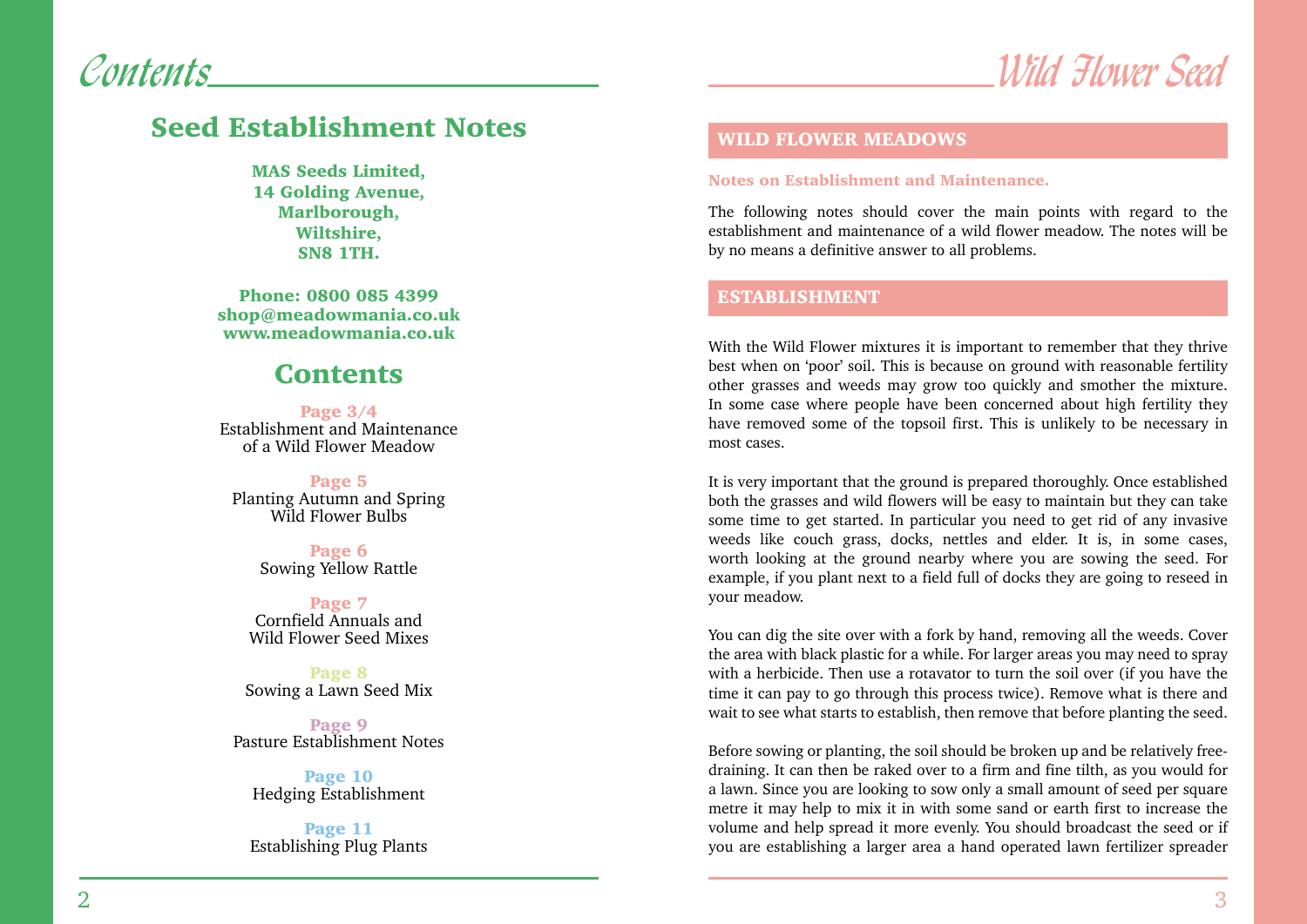could do the job. Even on large areas broadcasting will work better than drilling. After sowing the ground should ideally be consolidated in some way such as by rolling it or by walking all over it.

The best times for sowing are March through to May or in the autumn (July through to early October). It is worth noting that the grasses and wild Flowers will take some time to get established. You will start to see the real benefit in the second year rather than the first year of establishment. Do not panic if the meadow is disappointing in it's first summer.

## **MAINTENANCE**

For large areas of Wild Flower Meadows people often keep paths regularly mown through the area so they can get the full benefit of the meadow.

In general once established the Wild Flower meadows can turn what is often a neglected part of the garden into an attractive area that needs little maintenance. All our Wild Flower range of mixtures are what is known as summer meadows i.e. flowering throughout the summer.

It is important that the grass is cut each year. If it were left completely then eventually the ground would revert to scrubland.

Whilst guidelines are difficult as each year can be very different, we suggest that in the first year the meadow may need cutting in the early spring. Do not cut after mid March. After this leave it and wait until all the summer flowers are over (normally in the early autumn). Some species will flower twice and you may need to give it a second cut in the late autumn.

It should never be cut too short (the blades should be set at about 4" if possible). This level will prevent the broad–leaved plants from being destroyed whilst allowing light and air to them. You will need to remove the grass cuttings but it is worth leaving them for a few days to wilt, so making it less weight to move. If left on the ground and not removed at all they may well kill some of the broad–leaved plants.

After the first year in following years the meadow can safely be cut down to 1 to 2 inches in height in the autumn.

| <b>MIXTURE</b>           | SEED RATE $\vert$ 50 m <sup>2</sup>               | $250 \text{ m}^2$ 1 acre 1 hect. |  |
|--------------------------|---------------------------------------------------|----------------------------------|--|
| <b>WILD FLOWERS 20 %</b> | $4gm/m^2$   0.2 kilo   1 kilo   15 kilo   37 kilo |                                  |  |
| <b>WILD FLOWERS 100%</b> | $1.5gm/m2$ 75gms 375gm 6 kilo 15 kilo             |                                  |  |
| CORNFIELD ANNUALS        | $2gm/m^2$ 0.1 kilo 0.5 kilo 8 kilo 20 kilo        |                                  |  |

## ESTABLISHING NATIVE WILD FLOWER BULBS

#### Autumn Planted Bulbs.

With regard to Bluebells, Snowdrops, Wild daffodils, Snakeshead fritillary and Wild garlic. Plant them about 2 to 2.5 times the size of the bulb under the ground. A minimum depth should be 2 to 3 inches

Plant Star of Bethlehem about 2 inches deep, Wild tulips and Hyacinth about 4 inches deep. Crocuses should be planted about 2/3 inches deep

Wood anemone should be treated differently. Ideally they should be soaked in water for a couple for hours before planting. They should be then planted horizontally at about 1 to 2 inches depth and covered in soil or leaf mould.

To create a random effect lightly throw the bulbs over the area you want to put them in. Then plant them where they have landed.

On receipt of your bulbs they should be planted as quickly as possible. If this is not possible they can be kept by wrapping them in damp newspaper.( Wood anemones in particular are susceptible if left to long or they dry out) This can only be done for a few days. Please try to keep planting areas moist.

## Spring Planting in the Green

This means they are dug up soon after flowering and need replanting as soon as possible. They are supplied in this way because they establish better than as ordinary bulbs.

They should be planted at the depth they were dug up from. You should be able to see this on the side of the shoot. If this is not clear then plant them about 2 to 2.5 times the size of the bulb under the ground. A minimum depth should be 5 cm

The Snowdrops will benefit from being soaked in water for about 2 hours before planting. (the bulb part only)

On receipt of your bulbs they should be planted immediately, if this causes inconvenience they can be kept by wrapping them in damp newspaper. This can only be done for a few days. Please try to keep planting areas moist.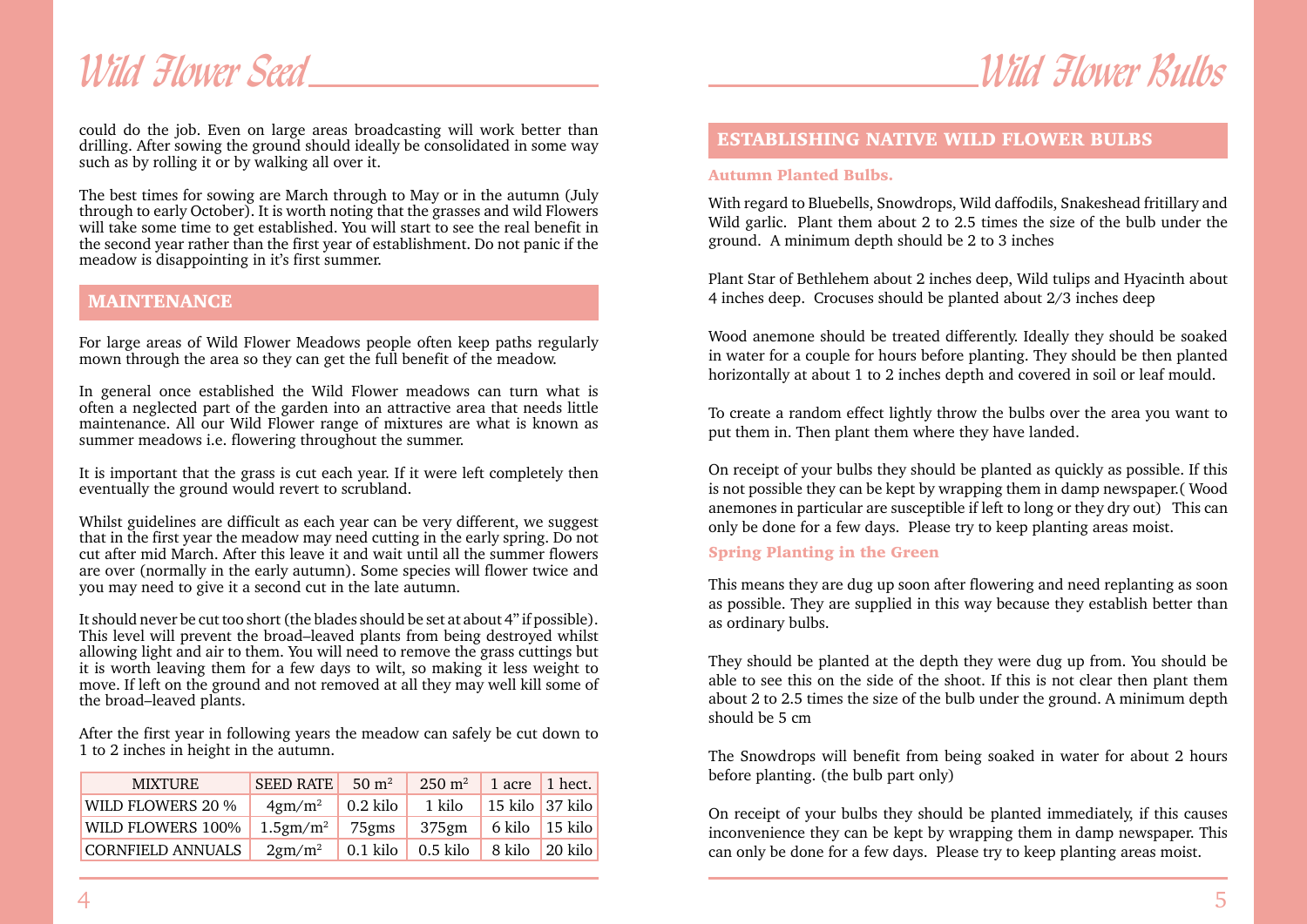Wild Flower Seed

# YELLOW RATTLE

Yellow rattle seed must be sown in autumn as it needs to be chilled through the winter to trigger it's germination the following spring. Yellow Rattle can be sown as part of a mixture, or on it's own, into established grassland prepared below. Sow at 0.5 to 1 gram per square metre.

The most suitable sites for Yellow rattle will be grassland of low to medium fertility and with a balanced sward which is not dominated by coarse vigorous grasses. Prepare for sowing by cutting the grass very short (25mm) or by grazing hard and open up sites for germination, by harrowing, raking or lightly disking. Aiming to create up to 50% bare soil. Broadcast the seed on to the prepared surface.

#### Managing Swards for Yellow Rattle.

Yellow rattles is an annual with short lived seed... It therefore needs a chance to set seed each year. Cutting or grazing too heavily between April and Mid July will eliminate yellow rattle by preventing it seeding and should be avoided.

Traditional meadow management based around a Early August hay cut provides Yellow rattle with the best opportunity to set seed. Also for the seed to scatter during the process of haymaking.

Autumn grazing or mowing or harrowing is also important as it will help keep the sward open. This provides new sites for the Yellow rattle to establish in following years. Yellow rattle populations tend to fluctuate in meadows from year to year. This is a reflection of the balance of health of the Yellow rattle plants a their host plants in any one patch.

Yellow rattle establishment is rather unpredictable. Results will vary from one year to another and from one part of a site to another. The reasons for this are not always apparent. But having an open sward structure seems to be the most important.

|  |  |  |  |  |  |  | CODE            |
|--|--|--|--|--|--|--|-----------------|
|  |  |  |  |  |  |  | PAGE            |
|  |  |  |  |  |  |  | DESCRIPTION     |
|  |  |  |  |  |  |  | <b>VUANTITY</b> |
|  |  |  |  |  |  |  | COST/ITEM       |
|  |  |  |  |  |  |  | TOTAL           |

# **ORDERS CONTINUED**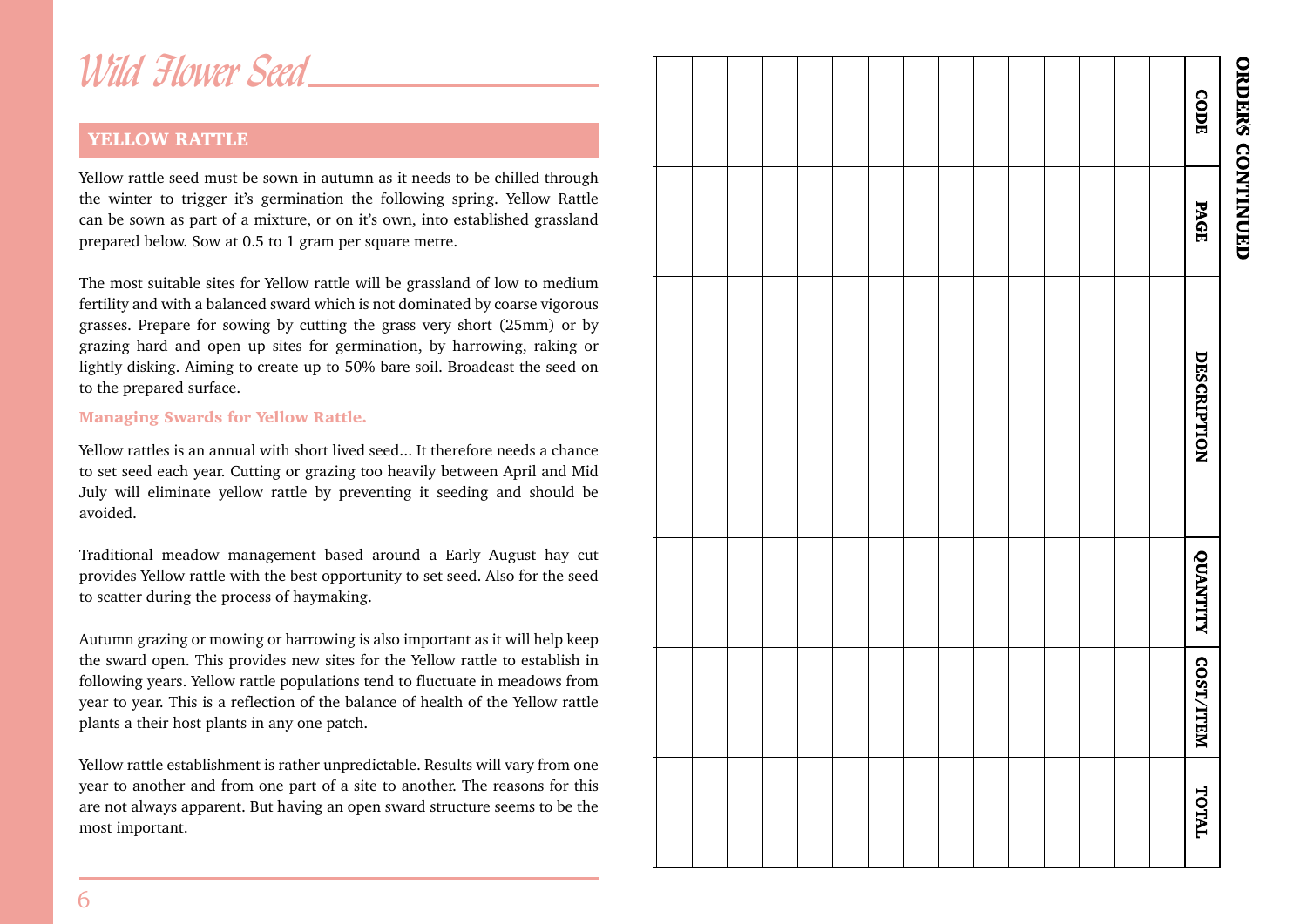Meadoinmanne ORDER FORM

CARDHOLDER DETAILS CARDHOLDER DETAILS NAME:

ADDRESS:

ADDRESS:

14, Golding Avenue, Marlborough, Wiltshire, SN8 1TH 14, Golding Avenue, Marlborough, Wiltshire, SN8 1TH MAS SEEDS LIMITED MAS SEEDS LIMITED

E-Mail shop@meadowmania.co.uk E-Mail shop@meadowmania.co.uk Freephone: 0800 085 4399 Freephone: 0800 085 4399

Delivery Address if different: Delivery Address if different:

> POSTCODE: POSTCODE:

TELEPHONE: TELEPHONE:

E-MAIL:

Please tick if you require a VAT receipt Cheques should be made payable to MAS SEEDS LTD. Please tick if you require a VAT receipt Cheques should be made payable to MAS SEEDS LTD.

| CODE                                | <b>PAGE</b> | <b>DESCRIPTION</b>                                                  | <b>QUANTITY</b>   | <b>COST/ITEM</b> | TOTAL |
|-------------------------------------|-------------|---------------------------------------------------------------------|-------------------|------------------|-------|
|                                     |             |                                                                     |                   |                  |       |
|                                     |             |                                                                     |                   |                  |       |
|                                     |             |                                                                     |                   |                  |       |
|                                     |             |                                                                     |                   |                  |       |
|                                     |             |                                                                     |                   |                  |       |
|                                     |             |                                                                     |                   |                  |       |
|                                     |             |                                                                     |                   |                  |       |
|                                     |             |                                                                     |                   |                  |       |
|                                     |             |                                                                     |                   |                  |       |
|                                     |             |                                                                     |                   |                  |       |
|                                     |             |                                                                     |                   |                  |       |
|                                     |             |                                                                     |                   |                  |       |
| TOTAL IS £37.50 OR                  | <b>OVER</b> | POSTAGE & PACKING FOR ORDERS UNDER £37.50 - CAN BE DELETED IF ORDER |                   |                  |       |
| <b>CARD NO</b>                      |             |                                                                     | Postage & Packing |                  | £2.95 |
| Maestro Iss No.                     |             | <b>Expiry Date</b>                                                  | TOTAL FRONT PAGE  |                  |       |
| CARD SECURITY CODE                  |             | <b>SIGNATURE:</b>                                                   | TOTAL BACK        |                  |       |
| (last 3 numbers in signature strip) |             |                                                                     | TOTAL             |                  |       |
|                                     |             |                                                                     |                   |                  |       |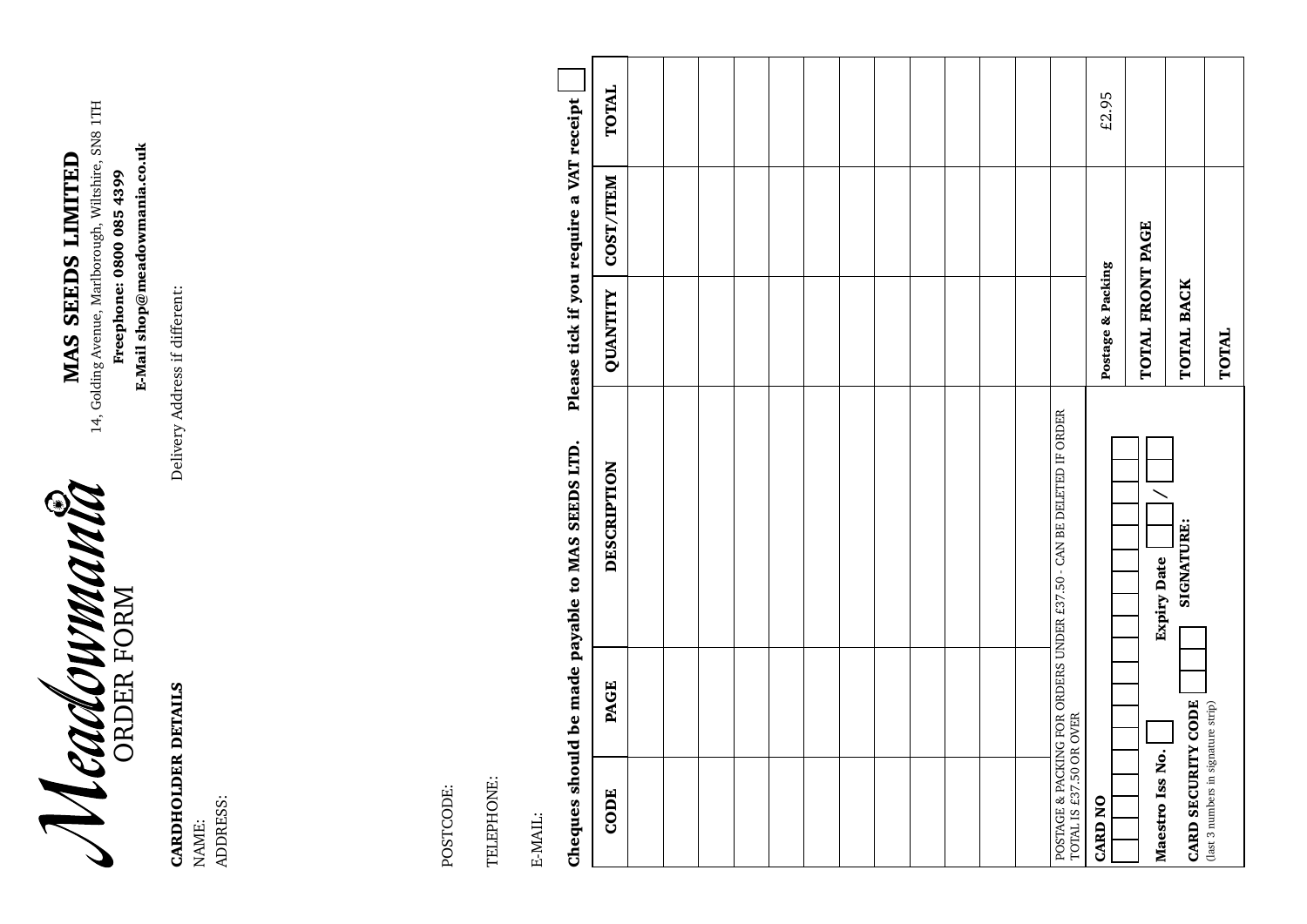| TOTAL |  |  |  |  |  |  |  |  |
|-------|--|--|--|--|--|--|--|--|
|       |  |  |  |  |  |  |  |  |
|       |  |  |  |  |  |  |  |  |

# Wild Flower Seed

Cornfield Annuals

ESTABLISHMENT AND MAINTENANCE

Cornfield annuals will not establish very well amongst grass or other vegetation. They need to be sown on ideally weed free soil.

They should be broadcast at a rate of 2 grams per square metre. Sow from September to April. After broadcasting roll or consolidate the soil but ideally do not rake or cover the seed.

Autumn sown annual mixes should produce a mass of flowers from June onwards, with poppies, corn cockle and corn cockle most abundant. Spring sowing tends to favour corn chamomile and corn marigold.

It may be possible to re establish the mixtures after the seed has shed in the autumn by surface cultivation and rolling in the autumn.

## WILD FLOWER SEED MIXES

Wild Flower seed mixes should be sown and treated in a similar way to grass & wild flower mixes. It is generally difficult to get wild flower seed to establish into existing grassland. Generally our advice is to clear the ground and start again.

If the grass is very poor then it may possibly work. You will need at least 50% bare soil. Cut the grass back very sharp then harrow or scarify the ground hard. Clear as much dead thatch away as possible. Broadcast the seed at 1.5 to 2.0 grams per square metre. Sow in Spring, March through to April. Or in early autumn, August through to early October.

Perennial wild flower species are slow to establish and many you would not see flower until the second year. Each year treat as a meadow. In early Autumn, (mid August) cut back the area. In the first year to a height of about 4 to 5 inches. In following years you can cut it back to about 1 inch. Perennials should flower again each year.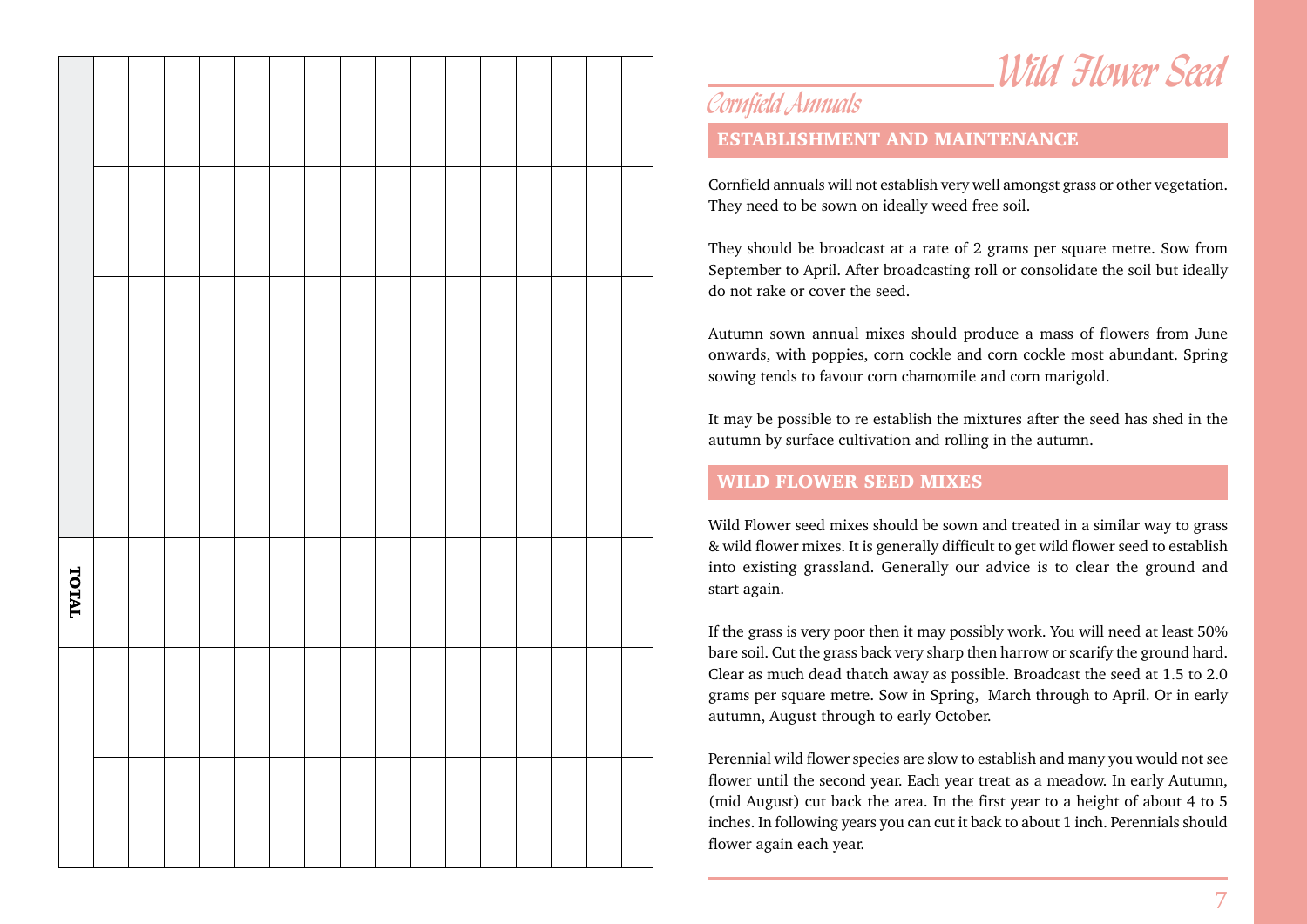Amenity Seed

# LAWN ESTABLISHMENT GUIDANCE NOTES

Good preparation is normally the key to success and before you sow the seeds it is important to prepare the soil adequately.

- Clear the area to be cultivated of growing weeds, grass, nettles, stones etc. If necessary treat with a non-residual herbicide to kill off all growth. Dig or fork over the soil to a depth of about 15cm (approx.6"). Level out the soil with a rake after digging and allow this to settle for a week. Rake the area again, remove any new weeds and form a fine seedbed. Firm the soil down by treading the site evenly and then rake until level.
- Choose the appropriate mixture for your circumstances from our range.
- Lawn seeding is best done in either spring or early autumn. Suggested seed rates are by each mixture. A seed quantity calculation table is shown below. We suggest trying part of the area first so that you do not run out half way! Scatter evenly moving left to right, top to bottom. Then rake the seeded area to partially cover the seed (to a depth of 0.5cm - approx. 1/4" - is fine). Seed left on top should still germinate.
- New grass seedlings will appear over the next 7-21 days depending on the weather. Water the seeds if it is dry to keep them moist. When the grass has reached a height of about an inch, give the area a gentle roll. Use the back roller of your mower (with the cutter head held high).
- Hold off mowing your new lawn until it has reached about 8cm (approx 3") high and then only take off about 1.5cm (approx. 1/2"). On subsequent cuts you can gradually lower the blades, but don't go lower than an inch.

#### AMENITY MIXTURE SEED QUANTITY CALCULATOR

| <b>Seed Rate</b>                            | $800$ gms        |                    | 5 Kilos   10 Kilos   20 Kilos |                   |
|---------------------------------------------|------------------|--------------------|-------------------------------|-------------------|
| Over seeding a lawn at<br>20 grams per $m2$ | 40m <sup>2</sup> | $250m^2$           | 500 <sup>m²</sup>             | $1000m^2$         |
| Seeding a new lawn at<br>40 grams per $m2$  | 20m <sup>2</sup> | 12.5m <sup>2</sup> | 250 <sup>m²</sup>             | 500m <sup>2</sup> |

Special Agricultural Mixes

#### PASTURE ESTABLISHMENT NOTES

As follows are only very brief notes on how best to establish one of our pasture mixtures. There is more extensive information and advice on our website.

The following assumes that you are establishing a new ley.

#### Soil Testing

It is important to soil test to determine PH and soil fertility levels. Ideally this wants to be done about 8 months before planting.

#### Lime & Fertiliser

Apply lime and fertiliser according to the results obtained. Lime should be applied 6 months prior to planting. Fertiliser can be applied at planting time.

#### Prepare a Good Seedbed

Grass mixtures require a well prepared and firm seedbed. Finely worked seedbeds allow good soil to seed contact. Work should be done to remove as much competition and weeds as possible.

#### Choose Appropriate Mixture

We stock a wide range of general and specialist ley mixtures. If there is a particular mixture you would like to sow that we do not stock we would welcome the opportunity to quote you a price on it.

#### Planting

The seed can be drilled or broadcast. This should ideally be done in April through to May or in August through to September. After drilling or broadcasting rolling should consolidate the ground.

#### **Maintenance**

A newly seeded pasture should ideally not be grazed until the plants have reached about 8 inches. Then they should only be grazed lightly to begin with.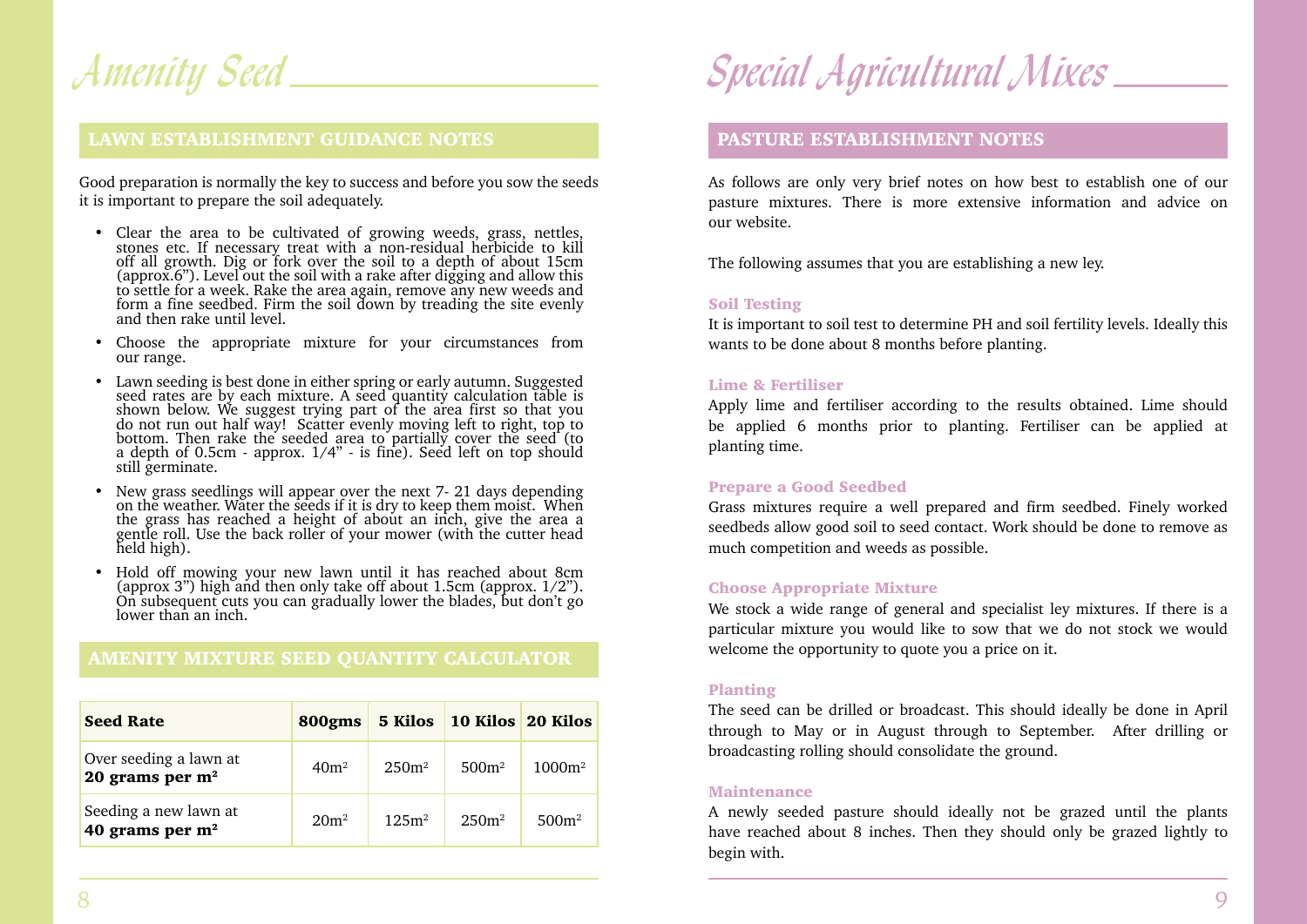Hedging.

# HEDGING ESTABLISHMENT

If the weather is unsuitable for planting on receiving the hedging, dig a hole and bury the roots of the bunched plants. (storage prior to this should be inside away from possible frosts.) They can be stored like this until planting becomes possible. After planting it is advantageous to mulch the hedge with lawn mowings or leafmould to suppress weeds. If preferred this can be done using plastic or carpet ground cover placed around the plants and covered with soil.

All the species in a wildlife hedge can be cut back or 'coppiced' without harm, in the first year after establishment the hedge can be cut back to stimulate growth of the hedge from the base. Thereafter cut every 2 –3 years. The best time to cut is in spring after wildlife have benefitted from berries etc. as food source and before birds start to nest.

# HOW TO PLANT A HEDGE

Good soil preparation beforehand will give your hedge the best start in life.

#### Soil preparation

- Prepare the ground by digging over a strip 60-90cm and about one spade blade deep
- If a herbicide (weedkiller) has not been used beforehand, remove all weeds. Do not add organic matter to the bottom of the trench as it decomposes causing the shrub to sink.

#### Planting

- Plant 4 per metre for Single row, 6 per metre for Double row
- Trim back damaged roots to healthy growth with sharp knife or old pair of secateurs
- Spread out the roots, ensuring the planting depth is correct.
- On sandy or heavy clay soils, mix organic matter, such as garden compost or a proprietary tree and shrub planting mix, with the soil dug out from the hole to backfill
- Work soil between the roots, firm plants in so that soil is in close contact with the roots. Water if the soil is dry
- Mulch to a depth of 7.5cm (3in) after planting to prevent weeds.

#### Aftercare

- Ensure plants are well-watered during dry spells for the next two years
- Keep the hedge and 45cm (18in) on each side weed-free.

Plug Plants

# ESTABLISHING PLUG PLANTS

Wildflower plugs are best planted between September and May.

- Water your plugs before planting.
- To remove your individual plant plugs push them up and out using the hole in the bottom of their cell.
- Hold off planting if the soil is dry, hard or frozen.
- Cut any grass very short and rake out any thatch
- Plant plugs at about 5 per sq metre
- Plant at least 3 of any one species near each other
- Once planted keep the plants watered during their first 6 weeks, the most common losses are caused by the plugs drying out just after planting.
- After planting, when necessary, mow the area of grass containing the plant plugs with your mower blades set at a high setting. Ideally about 4 inches. This is to try and stop the grass growing too tall and covering the young wildflower plants. This will allow them enough light and warmth to let them build up a good leaf and root system. When they are established stop mowing and let them progress.

## TERMS & CONDITIONS OF SALE

**SEED QUALITY** - All amenity grass, vegetable and agricultural seed sold by us is guaranteed to comply at time of delivery with the EEC Seeds regulations currently in force. With wild flowers our seeds are of high viability, high purity, true to type and of the correct weight when delivered.

DELIVERY - Small parcels will be sent by 1st class post. Larger consignments will be sent by carrier on 24 hour delivery.

PACKING - Seed is supplied net weight in non-returnable bags.

VAT - Wild flower seed mixtures are subject to VAT at current rate. Grass and forage seeds are zero-rated. AVAILABILITY - All seed is offered subject to availability on receipt of order. If certain grass or clover varieties are not available then we reserve the right to substitute comparable strains. In all such cases they will be of equal merit.

CONSEQUENTIAL LOSS - We cannot be held responsible for failure of the seed to germinate or any consequential loss due to conditions outside our control.

PAYMENT AND INTEREST - Non credit account customers pay cash with order. Credit account customers pay within 28 days of Invoice. Overdue accounts are liable to an interest charge of 2% per month.

OWNERSHIP - Goods remain the property of MAS until paid for and they may be reclaimed if not paid for in 28 days.

MAS - We try and ensure that the goods are sound and of good quality. If on receipt of delivery you have reason to be dissatisfied with the product, let us know and we will either replace the product or refund payment.

ACCEPTANCE OF TERMS - An order placed with us constitutes acceptance of these terms and conditions by the buyer.